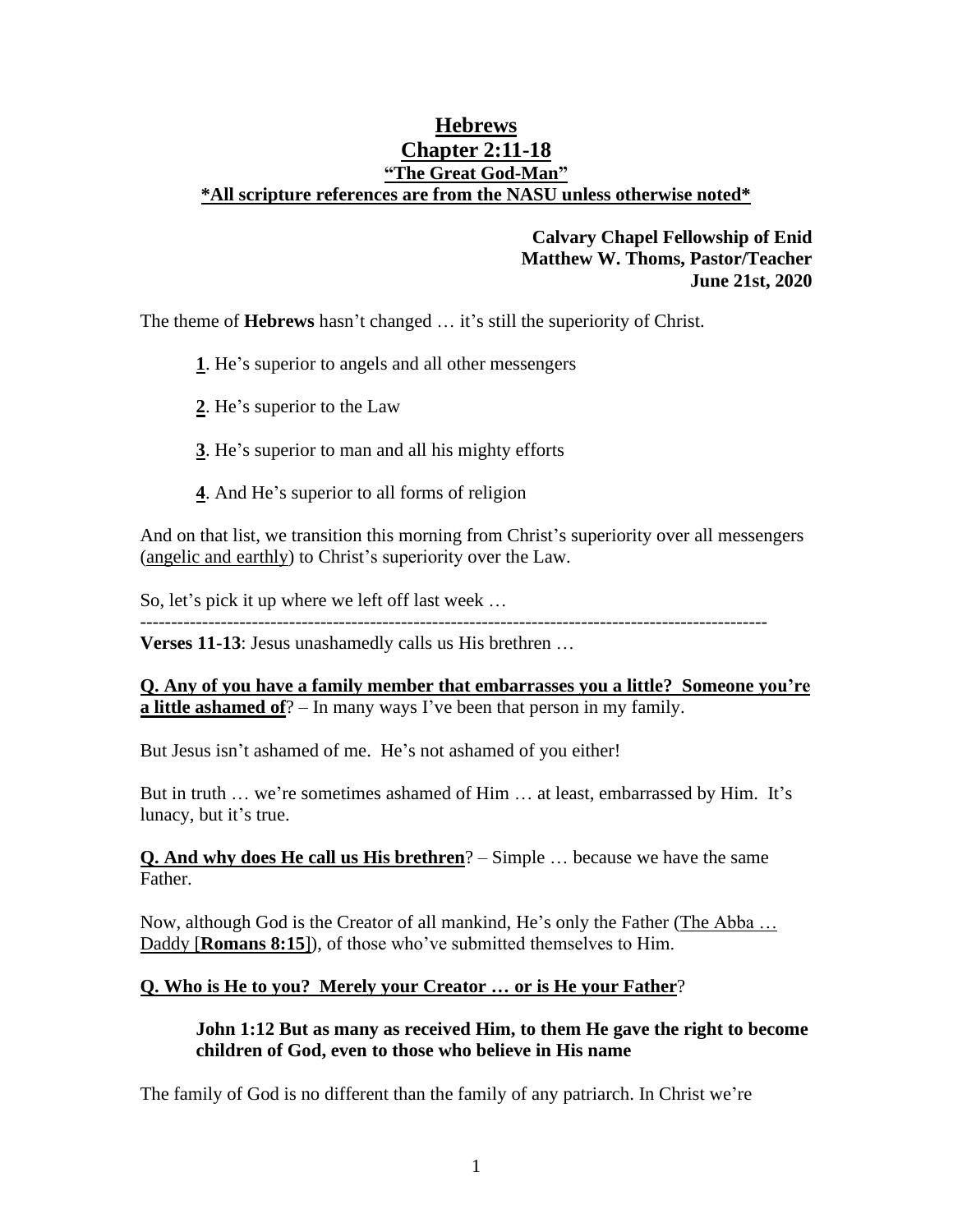brothers and sisters.

## **Q. But how often do we fail in our consideration of all the people Jesus calls our brethren**? -- We put too often put extraneous qualifications on that title. Qualifications that are not biblical. And in that … we fail to "unashamedly" consider them family.

And as an example to us, Jesus shows us what brotherly love really looks like ...

- **1**. First, He proclaims the name of God within the congregation.
- **2**. He leads His brethren in worship of the Father.
- **3**. He leads by example by putting His trust in the Father.
- **4**. He encourages the family in unity.

Those are the four listed ways Jesus shows brotherly love.

And since those are examples for us … what follows is …

## **Q. How are you doing in these areas**?

# **1**. **Q. Are you loudly proclaiming the name of God within the congregation**?

**2**. **Q. Are you worshipping fervently**?

**3**. **Q. Are you trusting the Father as an example to those around you? Or are you fussing and worried too much**?

# **4**. **Q. Are you a unifier of the family or are you a divider**?

----------------------------------------------------------------------------------------------------- **Verses 14-15**: **… since the children share in flesh and blood, He Himself likewise also partook of the same …** 

Jesus shared in our earthly experience … from elation to suffering!

To the world … death is when our consciousness is separated from our body. When brainwaves cease. When there's no longer any conscious activity in the physical brain.

But the Biblical definition of death is a little different. When the Bible speaks of death it's generally referring to the separation of our consciousness from God.

And it's that death that Jesus came to save us from. And it's that death that He tasted in our stead …

# **Mark 15:34 At the ninth hour Jesus cried out with a loud voice, "**… **MY**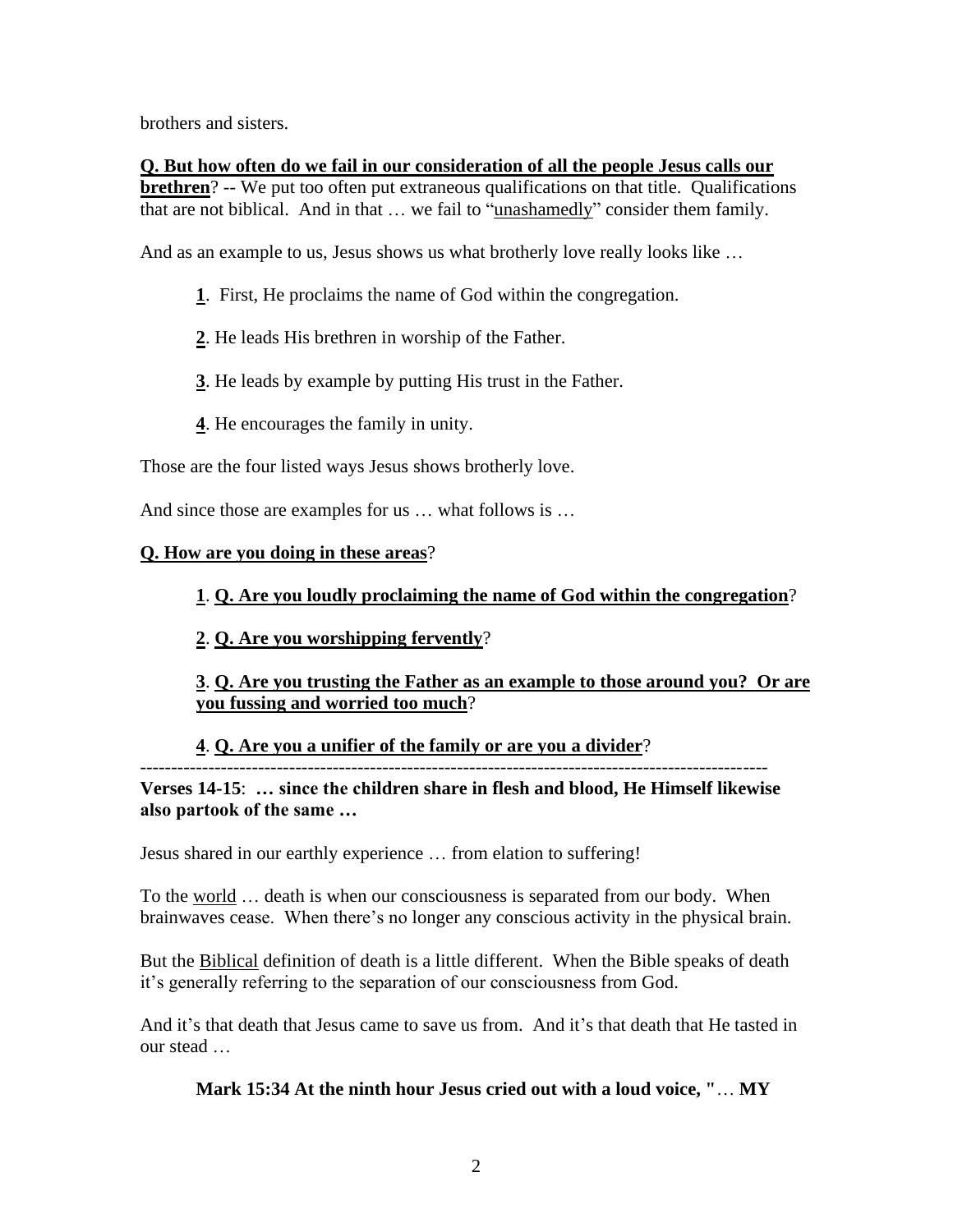# **GOD, MY GOD, WHY HAVE YOU FORSAKEN ME?"**

Jesus endured separation from the Father so that you and I would never have to. As He said in …

## **John 11:26 … everyone who lives and believes in Me will never die.**

As God, Jesus could not die, but … if He didn't die, the penalty of sin could not be paid, because the price of sin, as we know, is death (**Romans 6:23**). Someone had to die so that forgiveness could be justly offered.

Jesus had to become a man … He had to put on mortality so that He could die. And because He did, those who've placed saving faith in Christ will never experience separation from the Father.

And then in **verse 15**, it says that Satan has the "**power of death**".

**Q. But which death … physical death or spiritual**? – Well, in reality, Satan has the power of both.

In fact, his chief purpose on earth is to separate man's consciousness from God (**John 10:10**).

And as we look at the **book of Job**, we learn that he also has the power of physical death.

Think back to what happened the first time Satan came before God's throne. That's when he was given authority over Job's wealth and over his family.

**Q. And what happened**? – Job's wealth was wiped out and all ten of his children, along with all but four of his servants, were killed in a windstorm.

And the second time he came before God's throne, the Lord said to him …

### **Job 2:6 … "Behold,** [Job] **is in your power, only spare his life."**

Well, God wouldn't need to say that if Satan had no power over physical life ... so we know that he does. And that's what this morning's text is referring to … physical death.

Jesus didn't live and die to set us free from fear of spiritual death … He very much intends that we have a fear of spiritual death … it's the fear of physical death that His work frees us from.

**Q. But shouldn't it frighten us that Satan has the power to physically kill**? – Not at all! Because, just as we see in the story of **Job** … any power Satan has, or exercises is a power granted to him by God.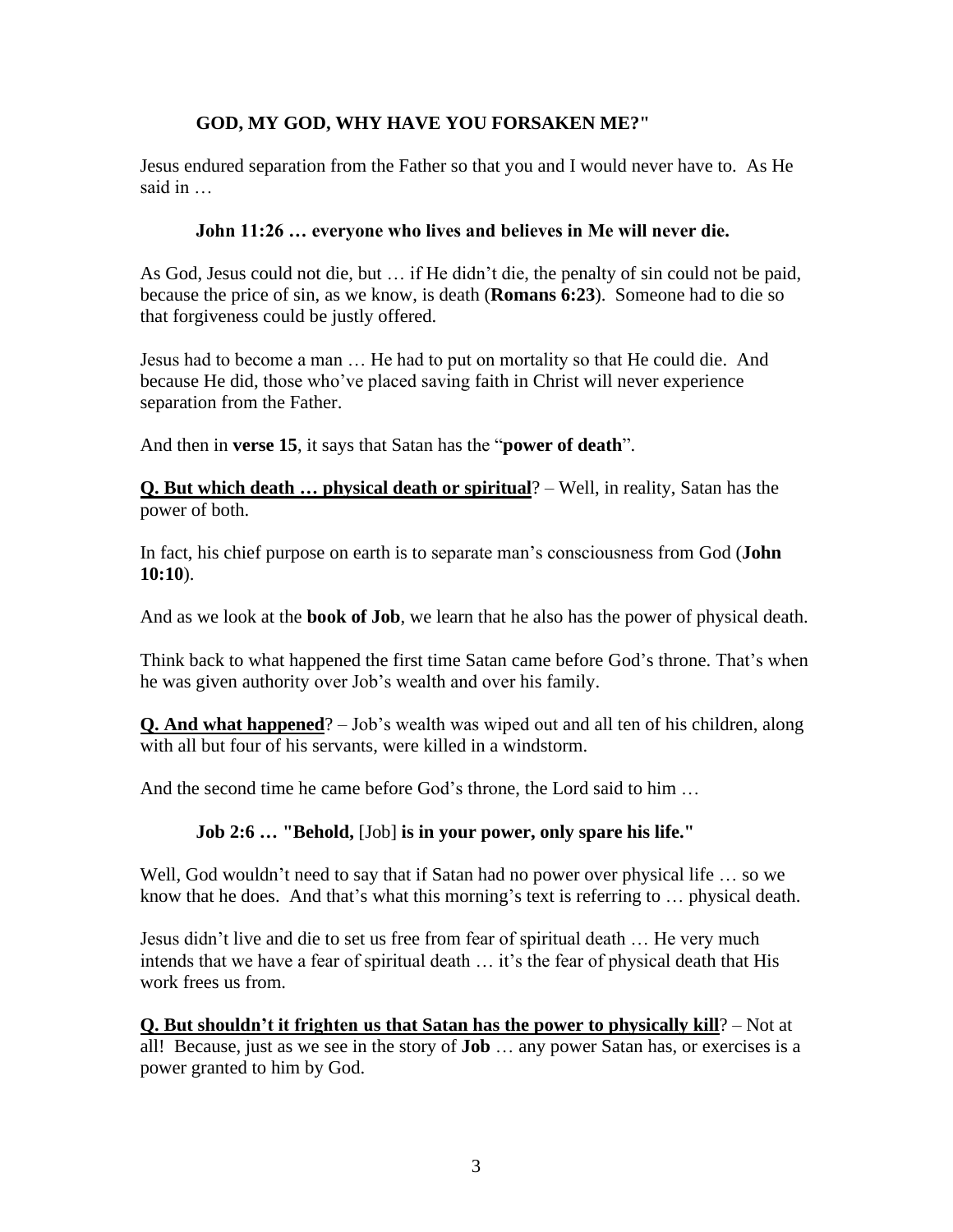Before Satan can affect circumstances or events to the extent that they could result in my death … it must be filtered through the hands of God.

So, if we trust the Father, there's no need for worry or fear.

But it says in **verse 14** that Satan's power over death has been "**rendered powerless**".

# **Q. But what's the deal? I mean people still die right**? – Sure, they do!

Believers and unbelievers alike. But notice it doesn't say his power over physical death has been annihilated or removed … only that it's been rendered powerless.

It's like giving him access to a bank account that has no money in it.

**Q. What harm can he really do with this power over our physical life**? – Scare us! That's it! The only power Satan has is through fear. We've seen a very recent example of this with Covid19. Some were very frightened by it and it's potential to do physical harm. Others ... couldn't care less!

Satan said back in …

### **Job 2:4 … all that a man has he will give for his life.**

That's a very telling statement **… all that a man has he will give for his life.** 

Satan's counting on the fact that human's being will love this life more than the hope of Heaven!

And indeed … compelled by their fear of death … people are spending millions and millions to add months to their life. An ever-growing number of people are even having their heads fast frozen at the moment of their inevitable death … thinking that maybe they'll get another shot at earthly life when technology catches up with their hope.

And **this morning's text** warns us that the unchecked instinct of self-preservation is a powerful tool in Satan's hands. It makes us a slave to fear and it makes us easy to manipulate.

Job got it right when he said …

### **Job 13:15 Though** [God] **slay me, yet will I trust Him. … NKJV**

**\***If you're a born-again man or woman … then physical death means that you're set free from the concerns and worries and struggles of this life.

**\***It means that you leave the tent and move into the mansion.

**\***It means that you depart from this company of lovable, but sinful people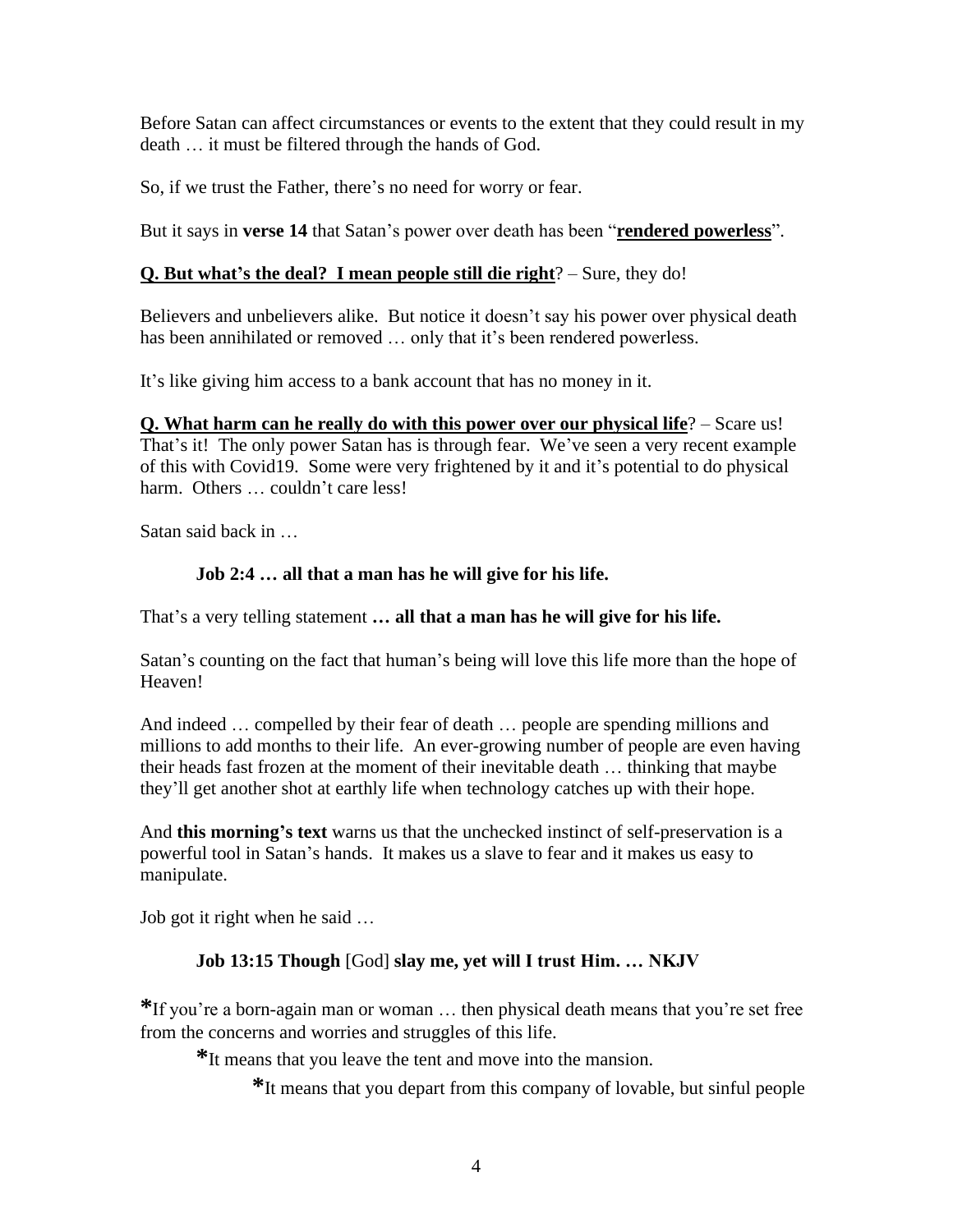and live eternally in the presence of the loving and sinless Creator.

----------------------------------------------------------------------------------------------------- **Verses 16-18:** Had Christ's mission been to save the angels ... then His Heavenly existence would have been an adequate example, but because He came, not to save angels, but rather to save fallen man, it was necessary for Him to take on the limitations of man in order to save him.

## Jesus said to the Father in **John 17:4 … "I ... hav**[e].. **accomplished the work which You have given Me to do.**

And that work was to make "**propitiation**", or as some other translations render it, "reconciliation" for man. The reconciliation of man to God and God to man by the reconciling, spilled blood of the God-man, Jesus Christ.

As it says in …

**Romans 3:25 whom God displayed publicly as a propitiation in His blood through faith. This was to demonstrate His righteousness, because in the forbearance of God He passed over the sins previously committed** 

**--------------------------------------------------------------------------------------------------------**

Look again please at …

**Hebrews 2:17 … He had to be made like His brethren in all things, so that He might become a merciful and faithful high priest in things pertaining to God …** 

Jesus came into this world like every other child … through natural childbirth. And He lived in the same fallen world and was subject to the same laws (both God's and man's) that everyone else was.

He had human substance … no different than you and me. He was limited by the same fleshly constraints that we are.

When He was in the Garden of Gethsemane, He said to His disciples …

# **Matthew 26:38 My soul is deeply grieved, to the point of death …**

So, He had a soul [psuche (psoo-khay'] … a consciousness and because of that He was subject to the same human emotions we are.

Like any other human being, He suffered hunger (**Matthew 4:2**), He thirsted (**John 19:28**), He grew weary (**John 4:6**), He felt physical pain and emotional hurt (**Luke 19:41 & John 11:35**), He was subject to temptation (**Hebrews 4:15**) and He was vulnerable to human death (**Luke 23:46**).

And through those points, the author wants to make sure we don't try to look upon the life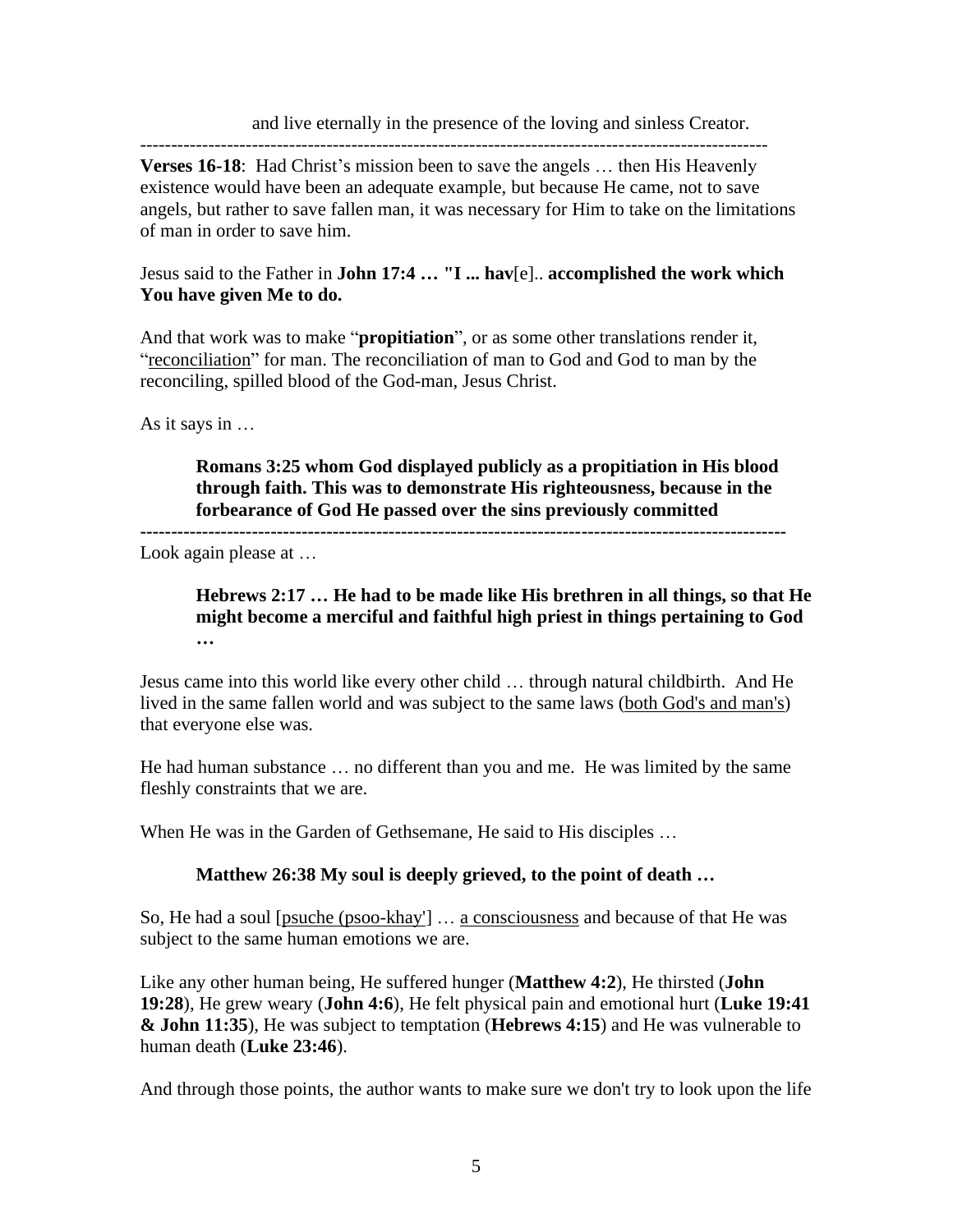examples of Christ and say, "Well it was easy for Him to live a sinless life and to have great faith and perform miracles because He's God."

Jesus was, without a doubt God, but He was also 100% human when He set those examples.

Jesus didn't exercise His deity while He was on earth.

**\***That means that when He turned the water to wine (**John 2:1-11**), it was without exercising His own divine power.

**\***When He healed the blind (**John 9:1-41**) and raised the dead (**Matthew 9:18-19**), it was without exercising His own divine power.

> **\***It means that all the times He read the thoughts of men (**Matthew 9:4**), … it was from within the limitations of the human flesh He wore.

> > **\***More importantly, it means that when He turned the other cheek (**Luke 6:29**), and gave His shirt to the one suing Him for His jacket (**Matthew 5:40**), … He was a man, just like you and just like me.

> > > **\***When He cried from the cross, "**Father, forgive them"** (**Luke 23:34**), He was no more empowered to do so than we are.

**Q. So, where does that leave us**? – Well … in short … it leaves us without an excuse!

**Q. So, if Jesus, while He was on earth, didn't exercise His own divinity … how did He do such incredible things**? -- The same way we're instructed to do them … by the power of God as imparted to us through His Holy Spirit.

And God's Spirit hasn't changed … meaning that the only difference is the willingness of the human agent.

Jesus didn't allow Himself to be distracted from the fulfillment of His divine purpose. And it's to be the same for us. We too are here for a divine purpose … don't allow yourself to be distracted from it.

This passage encourages us that, as Christians, we need not fear death. In fact, to do so, is to make yourself vulnerable to the schemes of Satan.

The threat of death should not stir us. And if we fulfill the objective of our earthly time … even at the Judgment Seat of Christ … we'll have no regrets either.